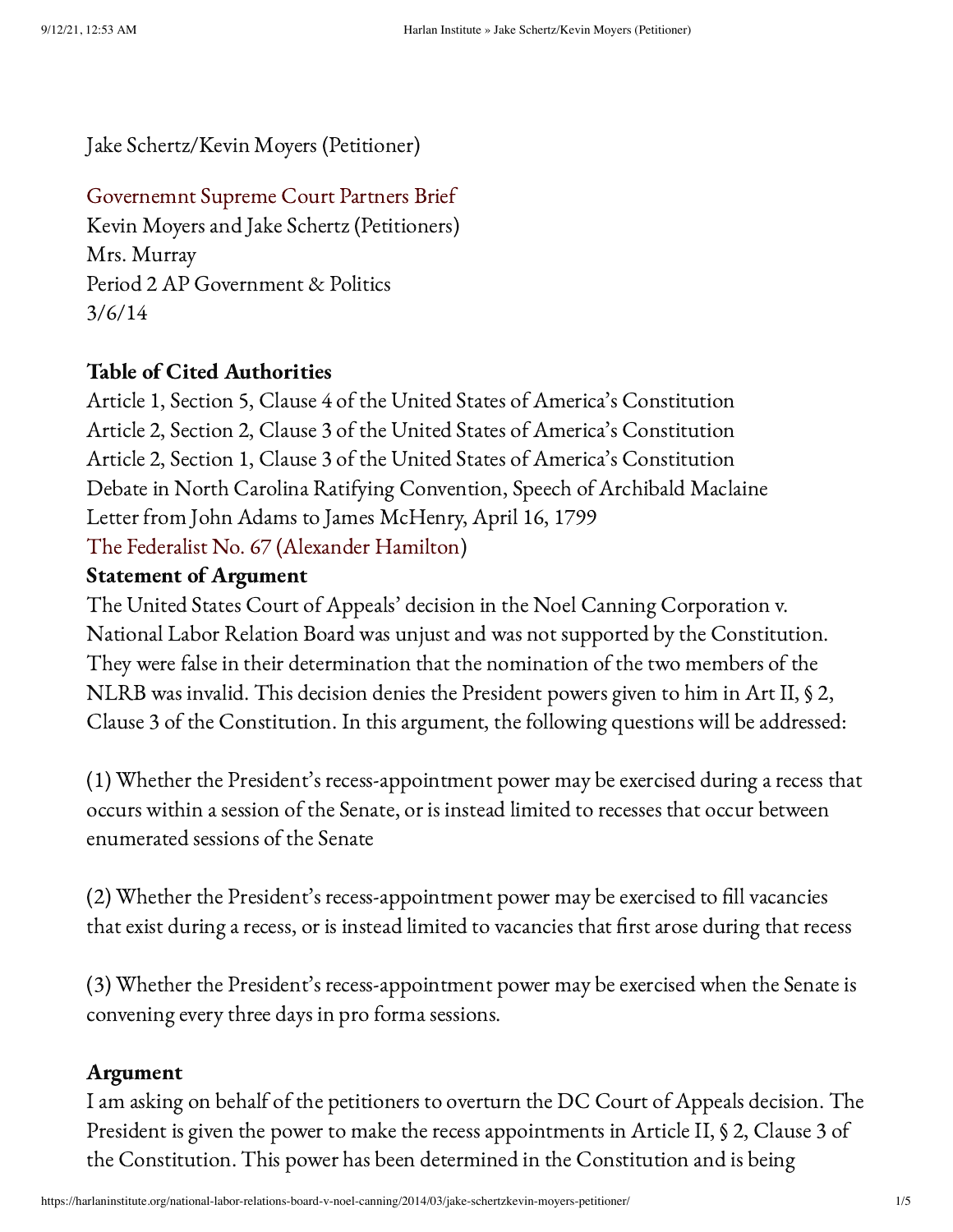challenged for purely political means.

Article II, § 2, Clause 3 states "The President shall have Power to fill up all Vacancies that may happen during the Recess of the Senate, by granting Commissions which shall expire at the End of their next Session." This clearly gives the President sole power to make recess appointments. This clause does not specify that the power only applies to recesses that take place between sessions of Congress, as the respondent has claimed, but recesses in general. In the Senate's presence, they advise the president. Albeit when the Senate isn't there, in recess, the president must have some way to carry out his duty as the president and the head of the Executive. This includes filling up vacancies even when the Senate is not present. The choosing of the president is given to the Electoral College, keeping majority influence away from it, just like choosing vacancies in the Senate. The Framers kept the majority influence away from picking our commander and chief as they kept the public opinion from picking vacancies by leaving that to the president whilst the Senate is in recess.

The Senate and the President share the recess appointing powers via the use of checks and balances, but say if one of the parties was in recess. It would be impossible for the President to appoint nominees in the time of vacancies without the Senate. The Framers gave the President the recess appointing in vacancies while the Senate ceases to be there due to being in recess to address this problem. In Federalist No. 67, Alexander Hamilton states "As it would have been improper to oblige this body to be continually in session for the appointment of officers… the succeeding clause is evidently intended to authorize [sic] the President singly to make temporary appointments 'during the recess of the Senate, by granting commissions which should expire at the end of their next session.'" This clearly states that the President is given the power to make nominations during all recesses, not just those between sessions. The Federalist Papers were used to help make clear of the U.S. Constitution by describing what the Constitution will have in it and what the Framers have in mind to put in it. The papers also got people to like and be in favor of the U.S. Constitution.

In the beginning of the United States, Congress averaged 6 months in office. Therefore, the President would have needed to nominate officers to fill vacancies when the Senate wasn't around to confirm them. The Senate would vote on the nominees when they returned and if they weren't confirmed, they would step down at the end of the next session. In a debate at the North Carolina Ratifying Convention, Archibald Maclaine stated "Congress are not to be sitting at all times… Therefore the executive ought to make temporary appointments… This power can be vested nowhere but in the executive, because he is perpetually acting for the public… during the recess, the President must do his business, or else it will be neglected; and such neglect may occasion public inconveniences." Maclaine never states that recess appointments can only be made during a recess between sessions. As the Senate is not always in session, he believed the President would need to be able to make appointments to help the government run smoothly even when the Senate could not confirm them.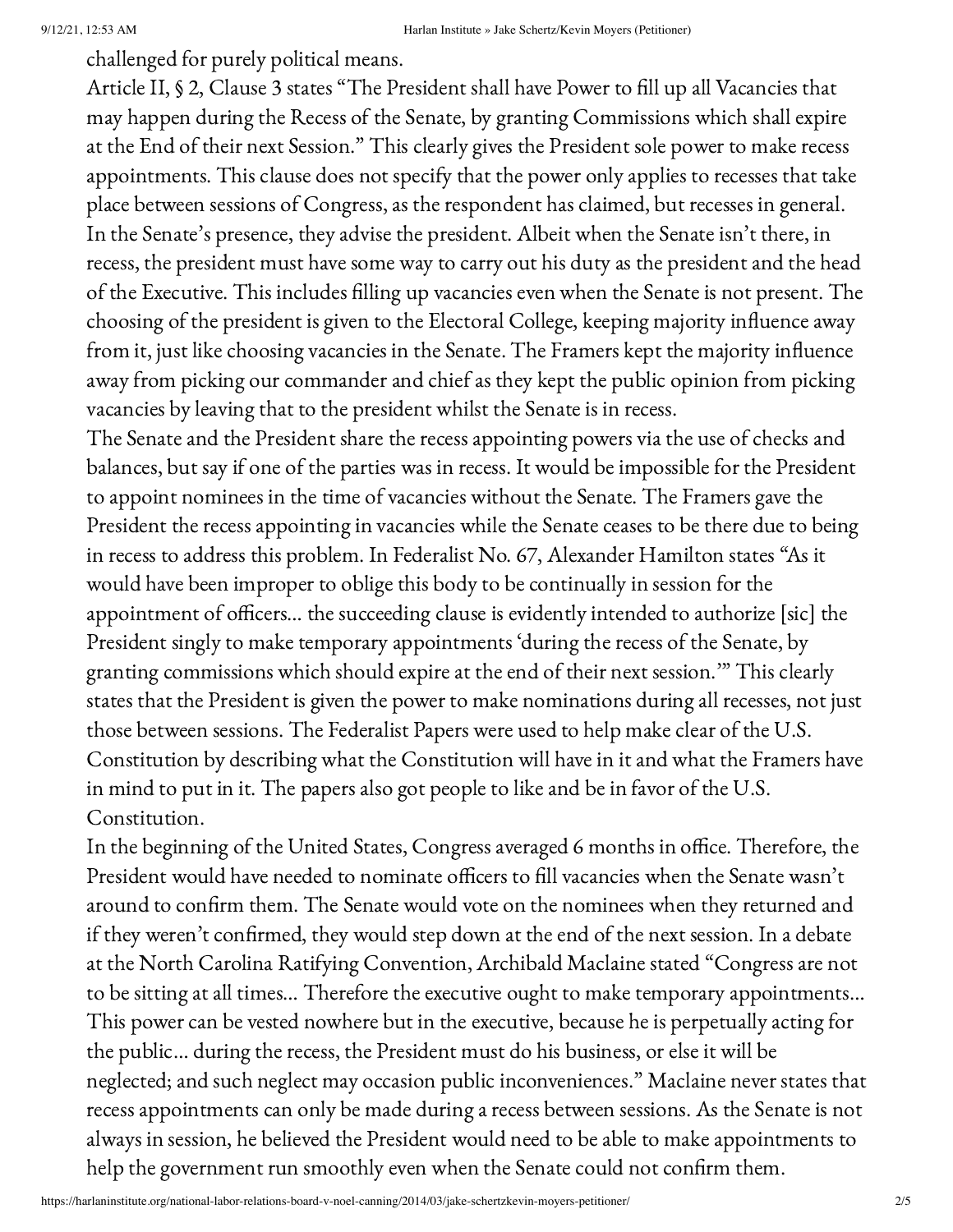### 9/12/21, 12:53 AM Harlan Institute » Jake Schertz/Kevin Moyers (Petitioner)

The second major question is whether pro forma sessions are legitimate sessions and whether or not they make the President's nominations invalid. First of all, the use of pro forma sessions to block recess nominations takes away an enumerated power of the President. And, since pro forma sessions take place every three days, the Senate isn't continuously in session and therefore is on a recess. The respondents argue that the Senate must be on a break for more than three days to be a recess. They cite the Adjournments Clause as it states "Neither House, without the consent of the other, shall adjourn for more than 3 days, nor to any place but where they are sitting." However, the original draft of the Adjournments Clause never specifies the amount of days. It is not known when the tree day requirement was added as Madison made no not of it in his journal of the Convention. Another challenge to the legitimacy of the respondent's claim is that the fact that the Senate was in session is that no business was conducted during the pro forma sessions. In fact, the orders of procedure explicitly state that no business is to be conducted. One senator standing in an open chamber for a few minutes does not constitute a break in a recess. Also, recesses are not specifically created by the Constitution so the Recess Appointments Clause is referring to any time at which the Senate is not in session and don't have the ability to confirm a nomination.

Pro forma sessions were originally meetings of senators during recesses to satisfy the House by getting things done while still going on a recess. However, recently they have evolved as a way for the party other than the President's in the Senate to block the President from making recess appointments. It has become a political weapon. It has also changed from a productive session during a recess to a minute long session of one senator where no business is conducted. While there was a pro forma session on January 3<sup>rd</sup> and January 6<sup>th</sup>, there was a three day recess in between and business hadn't been conducted since December 23 $^{\text{rd}}$ . The Senate claims that it is unfair because they weren't given the chance to confirm the nominee but that is their own fault. They had been given the chance but refused to and also refused to do work in pro forma sessions. Also, their own rules state that a recess is, "when its members owe no duty of attendance; when its Chamber is empty; when, because of its absence, it cannot receive communications from the President or participate as a body in making appointments." The Senate was empty on January  $4^{\text{th}}$  and was only occupied by one member of the Senate on January  $3^{\text{rd}}$ , so by its own rules the Senate was on a recess when the appointments were made.

The third major question is whether or not the President has the power to make appointments for vacancies that arose before the recess. In a letter to Secretary of War James McHenry, John Adams stated his belief that the Recess Appointments Clause granted him the power to fill vacancies that arose during a session of the Senate. He said "That I ground the claim of an authority to appoint the officers in question, but upon the Constitution itself. Whenever there is an office that is not full, there is a vacancy… To suppose that the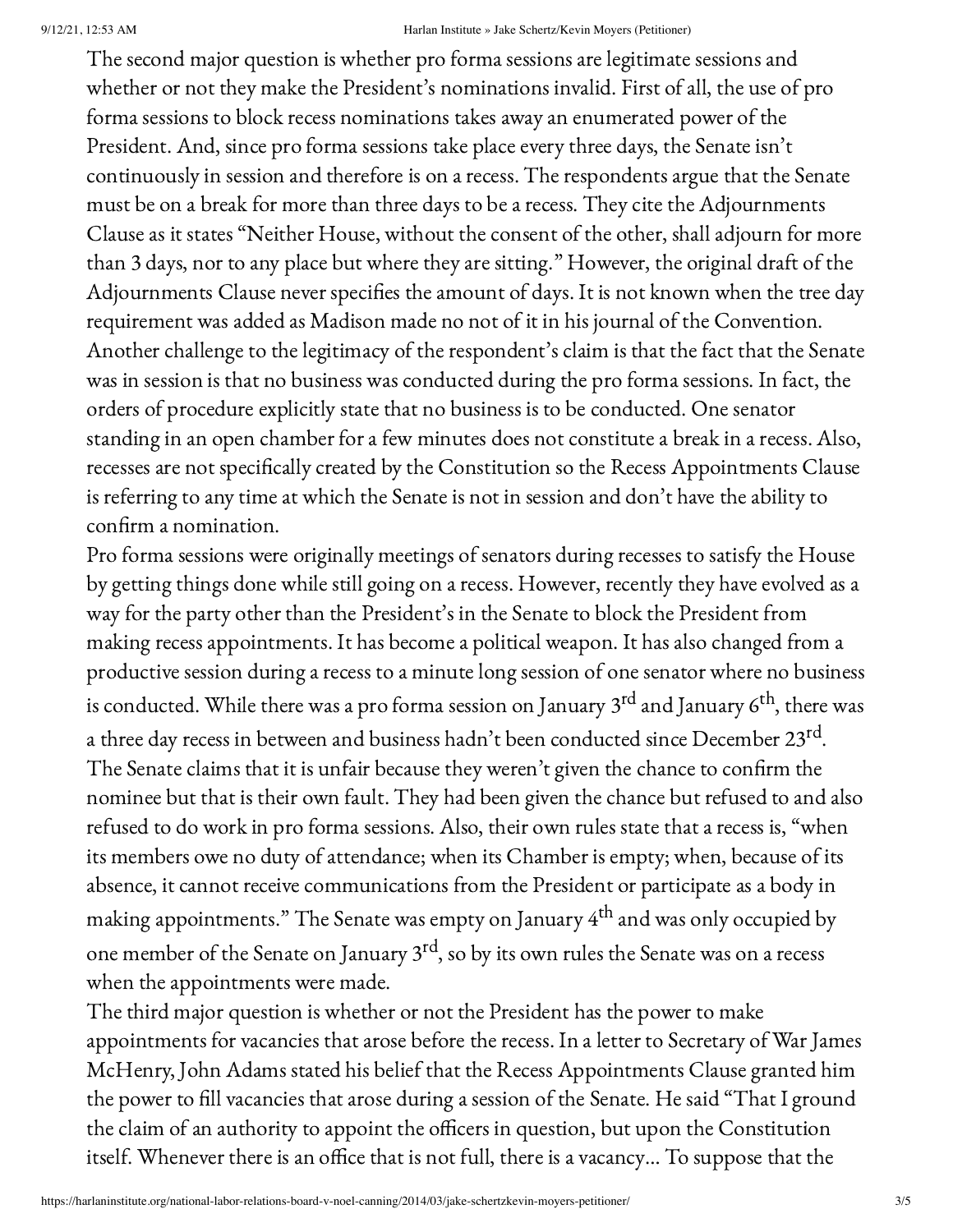### 9/12/21, 12:53 AM Harlan Institute » Jake Schertz/Kevin Moyers (Petitioner)

President has power to appoint judges and ambassadors, in the recess of the Senate, and not officers of the army, is to me a distinction without difference…All such appointments, to be sure, must be nominated to the Senate at their next session, and subject to their ultimate decision. I have no doubt that it is my right and my duty to make the provisional appointments." Adams believed that he would need to make appointments to fill vacancies that arose during a session if those vacancies interfered with the government's ability to operate well. The following text helps define what a vacancy is and the fact the president has the right to fill recess vacancies is without questioning.

Archibald Maclaine stated in the debate at the North Carolina Ratifying Convention, "During the recess, the President must do his business, or else it will be neglected; and such neglect may occasion public inconveniences." He is saying that during a recess the President needs to be able to make appointments so that the government is able to run smoothly. If a vacancy is affecting how the government runs during a recess, then the President should have the power to fill it with a temporary commission.

## Conclusion

In conclusion the Court should support the petitioner's argument. The first reason is that the Constitution never states that recess appointments only apply to recesses that take place between sessions of Congress. As this power was intended to help the country run smoothly during the long recesses of Congress during the 1700s, it would be illogical to assume the framers only meant recesses between sessions.

Second, the Senate was on recess at the time so the President has the power to make the appointments. The Senate was not in session on January  $4^{\text{th}}$  so they could not have confirmed the President's nominations. While the Senate had been in a pro forma session the day before, business hadn't been conducted since December 23<sup>rd</sup> and the agenda of the pro forma sessions specifically stated that no business was to be conducted.

The founders considered a recess any break in a session of Congress that interfered with Congress' ability to function. Congress was not functional of January  $4^{\text{th}}$  and it therefore counts as a session. There is no evidence that supports that a break must be longer that three days to be a recess, just that they must ask the other house to take a recess longer than three days. Even with this, there is no evidence why the frames chose three and there is no record of any debate about the subjects.

Third, the purpose of the Recess Appointments Clause was to give the President the power to fill vacancies during a recess of the Senate to ensure the government ran efficiently. Therefore, if a vacancy that arose during a session of Congress is affecting the efficiency, then the President needs to be able to fill it. John Adams supported this belief that the President should have the power to fill all vacancy during a recess, regardless of when they arose. When the Senate is unable to be involved in the appointment process when they are on recess, the president must take the responsibility. The Framers gave the president this